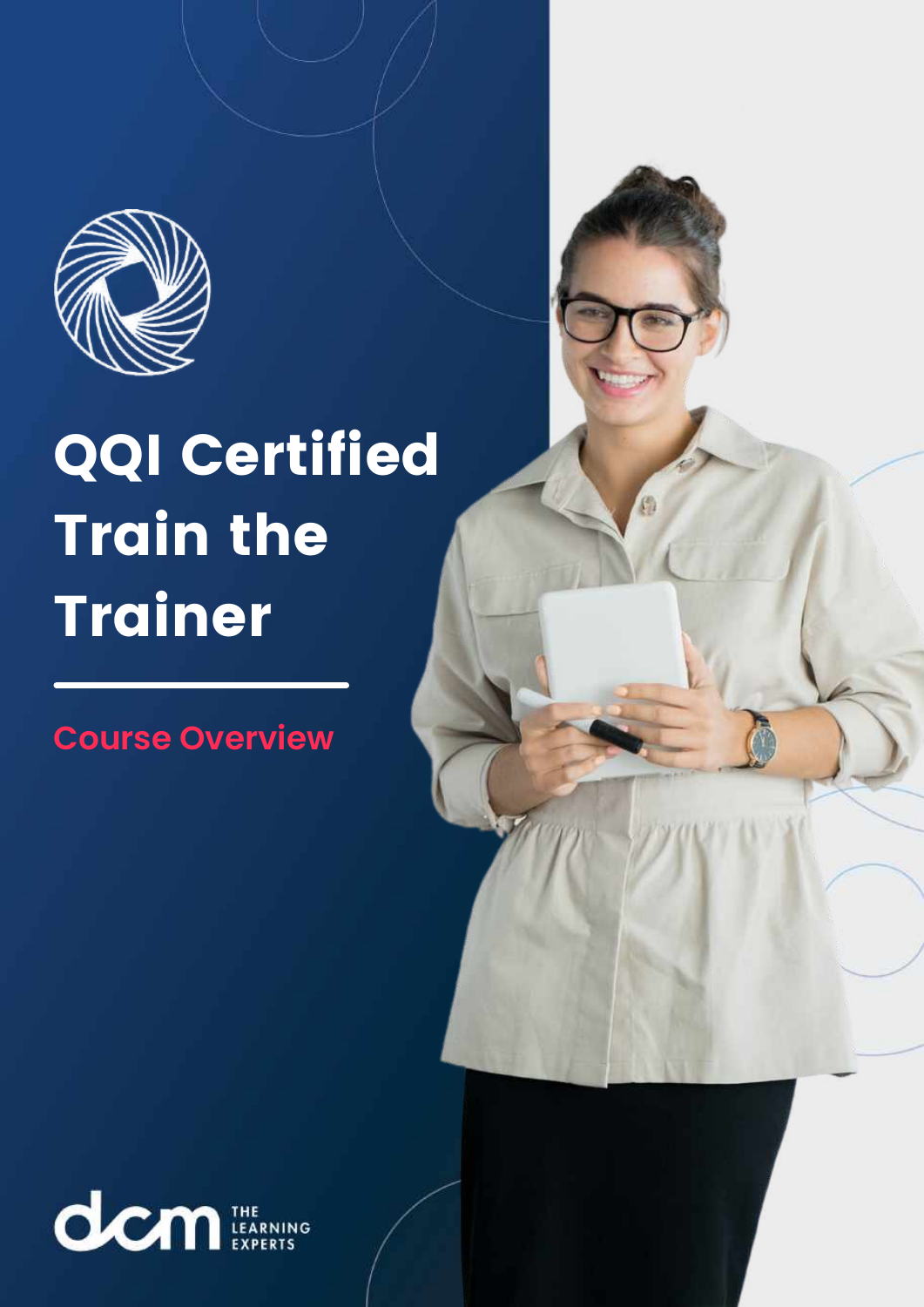## What' s **Included?**

As Ireland's leading provider in Train the Trainer, we offer thought-provoking and practical practice learning solutions. From the moment you join DCM, you get access to an unparalleled toolkit of resources, video content, quizzes and support.

#### **Certification**

#### **Option 1 Option 2**

QQI Certified Train the Trainer Course 3 Days Live Remote Classroom via Zoom Education

Online Self Paced Course with 20 hours of video & sample exam questions

#### **Option 1 Remote Classroom**



DCM Learning's remote classroom training delivers all the features of a classroom providing an engaging and interactive learning experience.

#### **Option 2 Online Self-paced**



Access the pre-recorded course content in your own time to suit your schedule. With the online option you can pause, rewind and rewatch the content as much as you need to.

#### **Lifetime Access**



As a DCM learner, you will have lifetime access to the pre-recorded course content for you to look back over and refresh your lean knowledge as your career progresses.

### **Ongoing Support**



Providing you with support is of the utmost importance to us. We host monthly live Q&A's for you to directly speak with your trainer. You can also connect with our advisors at any time, through email or phone.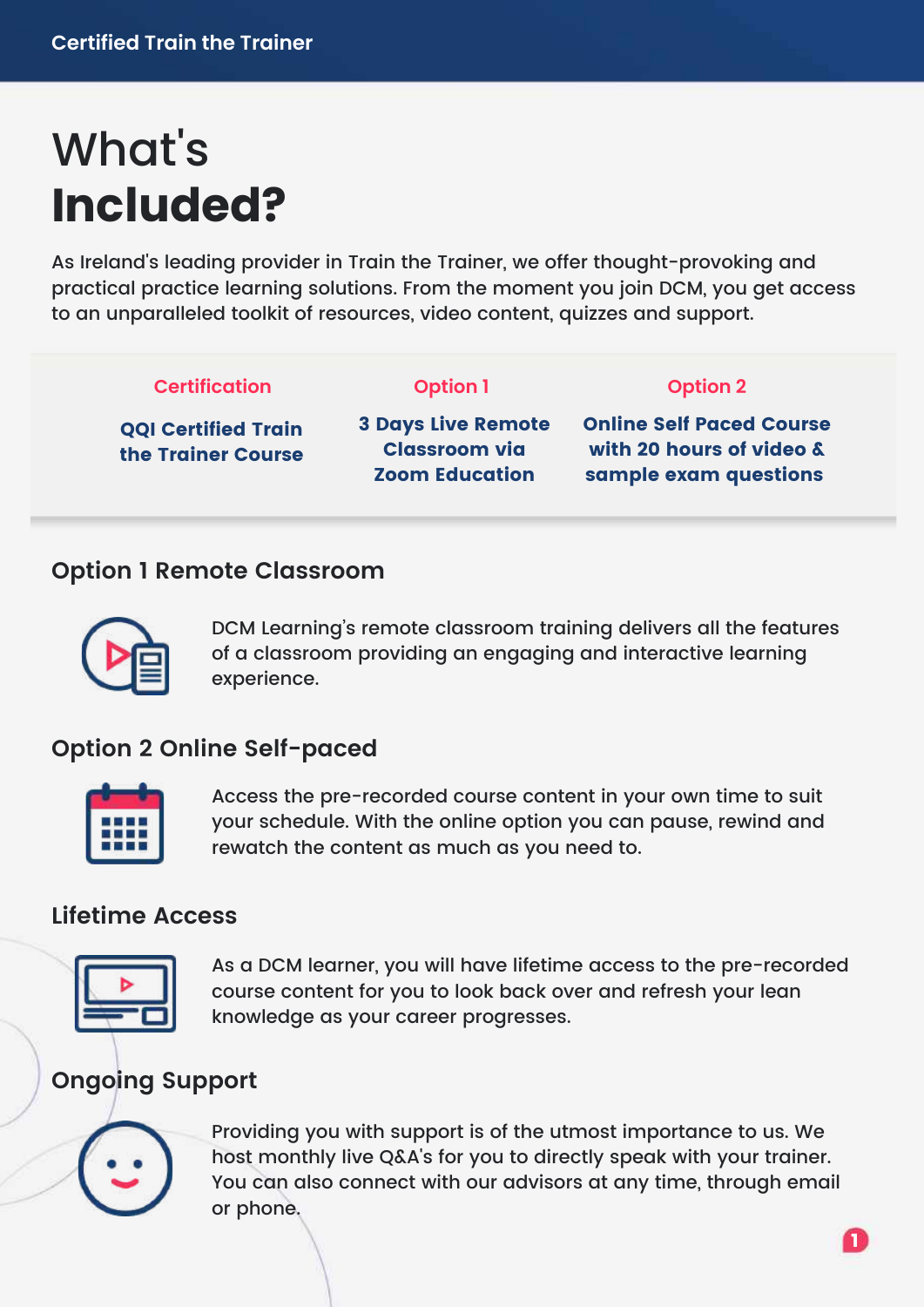### Who is This **Course For?**

### **Perfect Your Training Delivery and Become a Trainer**

Past learners have been;

- Freelance Trainer's Existing & New!
- HR Personnel
- Team Leaders & Managers
- Learning & Development Professionals

#### **What can I use this certification for?**

The course will give you the skills to both design and effectively deliver training courses. Enabling you to deliver courses across a wide variety of industries from;

- Professional Skills
- Hair & Beauty
- Healthcare
- Construction & Safety
- Childcare
- Food Safety
- Nursing
- & more!

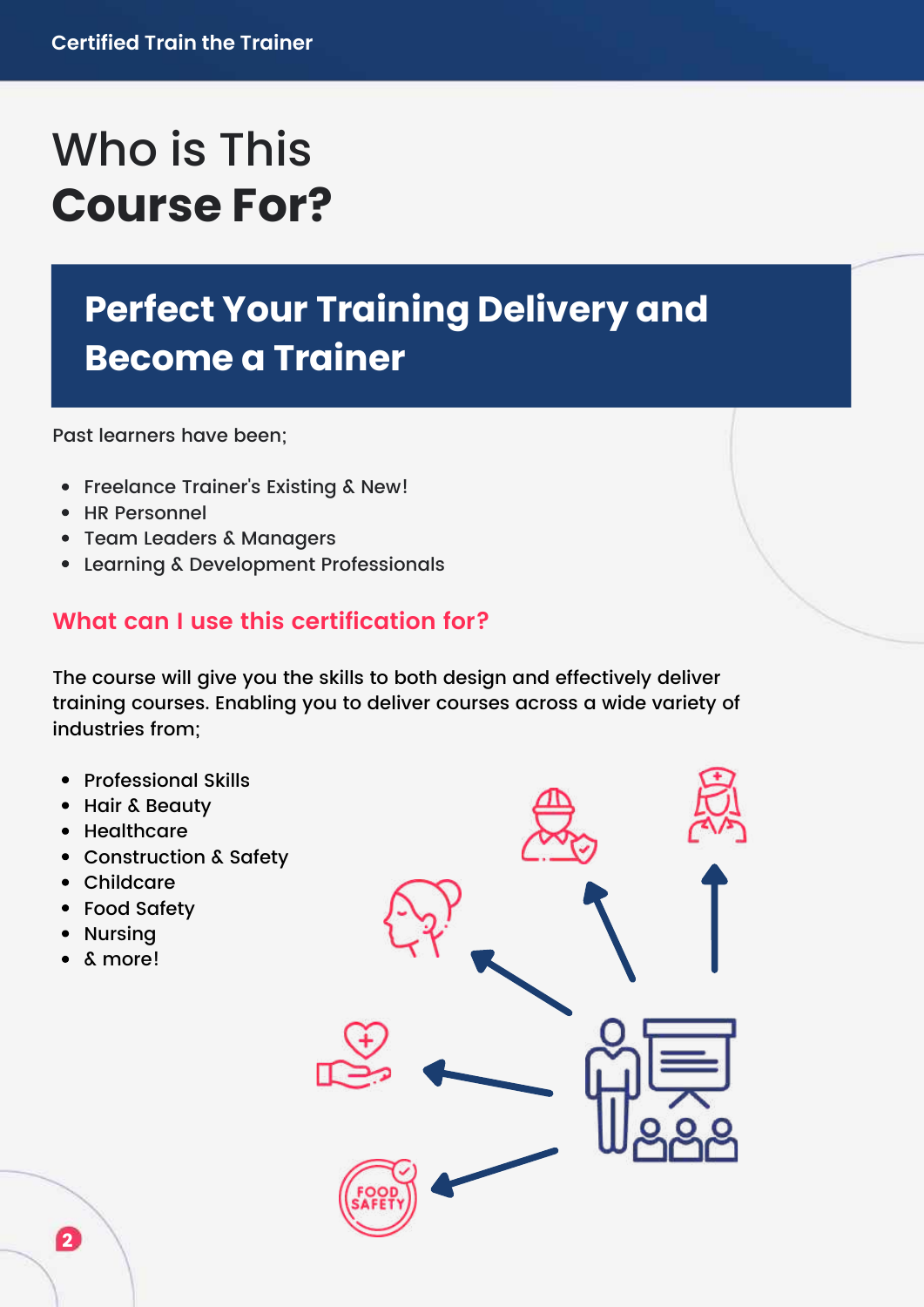### What Will **I Learn?**

Our Train The Trainer course is designed to help you enhance your existing skills and prepare you to deliver training sessions in a dynamic and thought-provoking way.

- Explore the elements which impact on the effectiveness of a training session to include the learning environment.
- Demonstrate an awareness of a range of topics, including Equality, Diversity and Disability in the context of current legislation.
- Introduction to the Training Cycle and understood the importance of Training Needs Identification & Design as critical elements to the delivery and evaluation of the broad spectrum of training interventions
- Deliver appropriate training content and materials using a range of training aids.

#### Subject Overview

| 1. Process & Identifying Training Needs   2. Objectives & Training Methods                                                                                                    |                                                                                                                                                       |  |
|-------------------------------------------------------------------------------------------------------------------------------------------------------------------------------|-------------------------------------------------------------------------------------------------------------------------------------------------------|--|
| • The 4 Stages of Learning<br>• Using adult learning principles in your training<br>• Identifying adults' learning styles<br>• he four steps in the Systematic Training Cycle | • Setting Training Objectives<br>• The importance of objectives<br>• Writing SMART training objectives<br>• Knowing the different methods of training |  |
| • How to gather and analyse training needs                                                                                                                                    | • Understand all types of training                                                                                                                    |  |
| • Compiling a TNA report                                                                                                                                                      | • Develop confidence using a variety of training                                                                                                      |  |

#### 3. Training Design & Delivery **4. Evaluation of Training**

- "Survival" skills needed to succeed in training
- Structuring your training course
- Using PowerPoint to impress your delegates
- Writing effective opening and closing sessions
- Keeping audiences of all sizes engaged
- How to deal with difficult delegates
- Presenting in a lively and professional manner
- Overcoming the nervousness and anxiety

methods

- Kirkpatrick's 4 levels of training
- Design your own evaluation forms
- Learn how to analyse the scope of an evaluation project
- Put together an evaluation plan
- Design evaluation mechanisms
- Learn how to gather evaluation data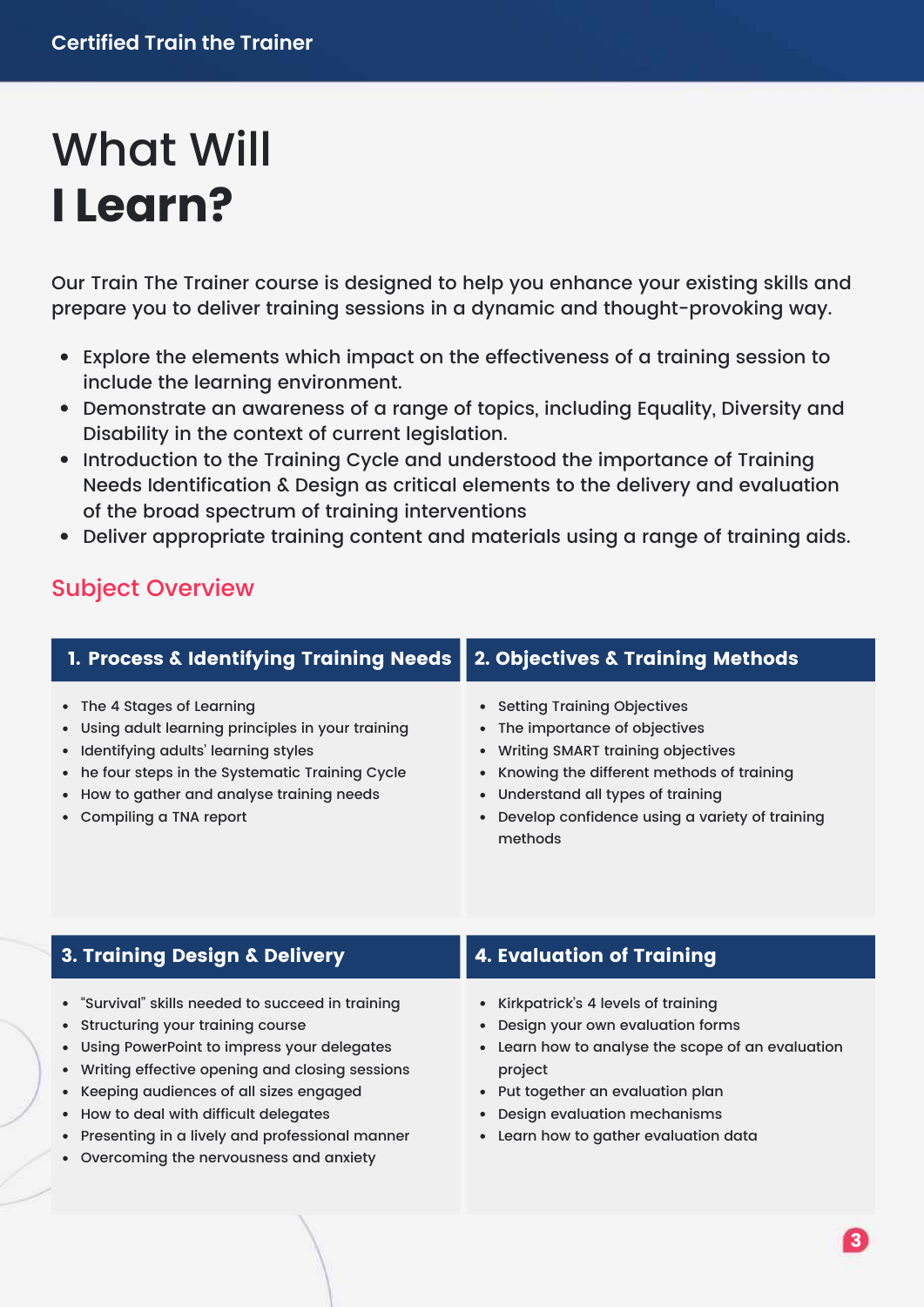### How Will **I Learn?**

DCM Learning provide two learning options for you to choose from;

Option 1 Remote Classroom learning is delivered over 3 consecutive days via zoom, live-streamed with our expert trainer alongside like-minded learners. Featuring breakout rooms, practical exercises and an opportunity to ask questions as you learn.

Option 2 Online self-paced learning is delivered via a dedicated online platform containing pre-recorded, self-study videos designed and recorded by our Senior Training Associate, Damian McCourt.

### **DCM Learning's FREE Membership**

- Our membership programme is free and gives you access to lots of benefits
- As a member you will have access to 100+ free bitesized and 30 free one day courses on a variety of topics for personal development.
- Sign up to our membership programme and get discounted rates on our certified courses!



Join the 20,000+ DCM Members





Members have access to 100's of free personal development courses



Members get discounted rates on DCM Certified Courses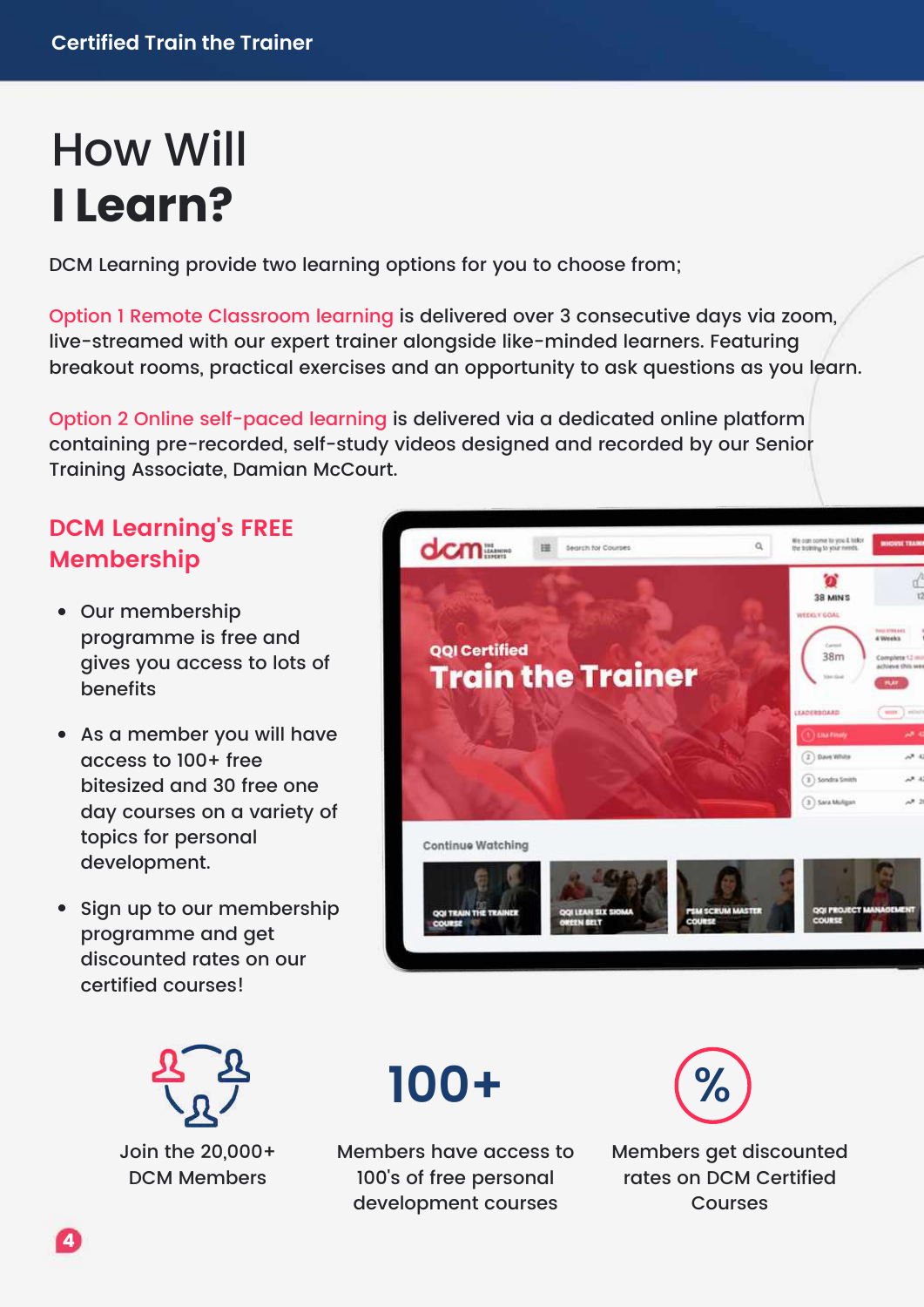### When Will **I Learn?**

### Option 1 Remote Classroom Learning

The course will run from 9:30am to 15:00pm each day.

| <u>Month</u>    | <b>Dates</b>           | <b>Platform</b> |
|-----------------|------------------------|-----------------|
| January         | 12th-14th              | via Zoom        |
| <b>February</b> | 9th-11th or 23rd-25th  | via Zoom        |
| March           | 9th-11th or 23rd-25th  | via Zoom        |
| <b>April</b>    | 6th-8th or 20th-22th   | via Zoom        |
| <b>May</b>      | 11th-13th or 25th-27th | via Zoom        |
| <b>June</b>     | 8h-10th or 22nd-24th   | via Zoom        |
| <b>July</b>     | 20th-22nd or 6th-8th   | via Zoom        |
| <b>August</b>   | 10th-12th or 17th-19th | via Zoom        |
| September       | 14th-16th or 28th-30th | via Zoom        |
| <b>October</b>  | 12th-14th or 19th-21st | via Zoom        |
| <b>November</b> | 9th-11th or 23rd-25th  | via Zoom        |
| <b>December</b> | 7th-9th                | via Zoom        |



Live Q&A sessions hosted by our expert trainer



Full lifetime access to content

Quiz's designed to aid your learning

I would recommend this course to anyone involved in delivering training because it will give you the additional tools to organise your training efficiently and deliver you training in a professional manner.

-Pamela Brooks, Operational Project Manager at Shannon Airport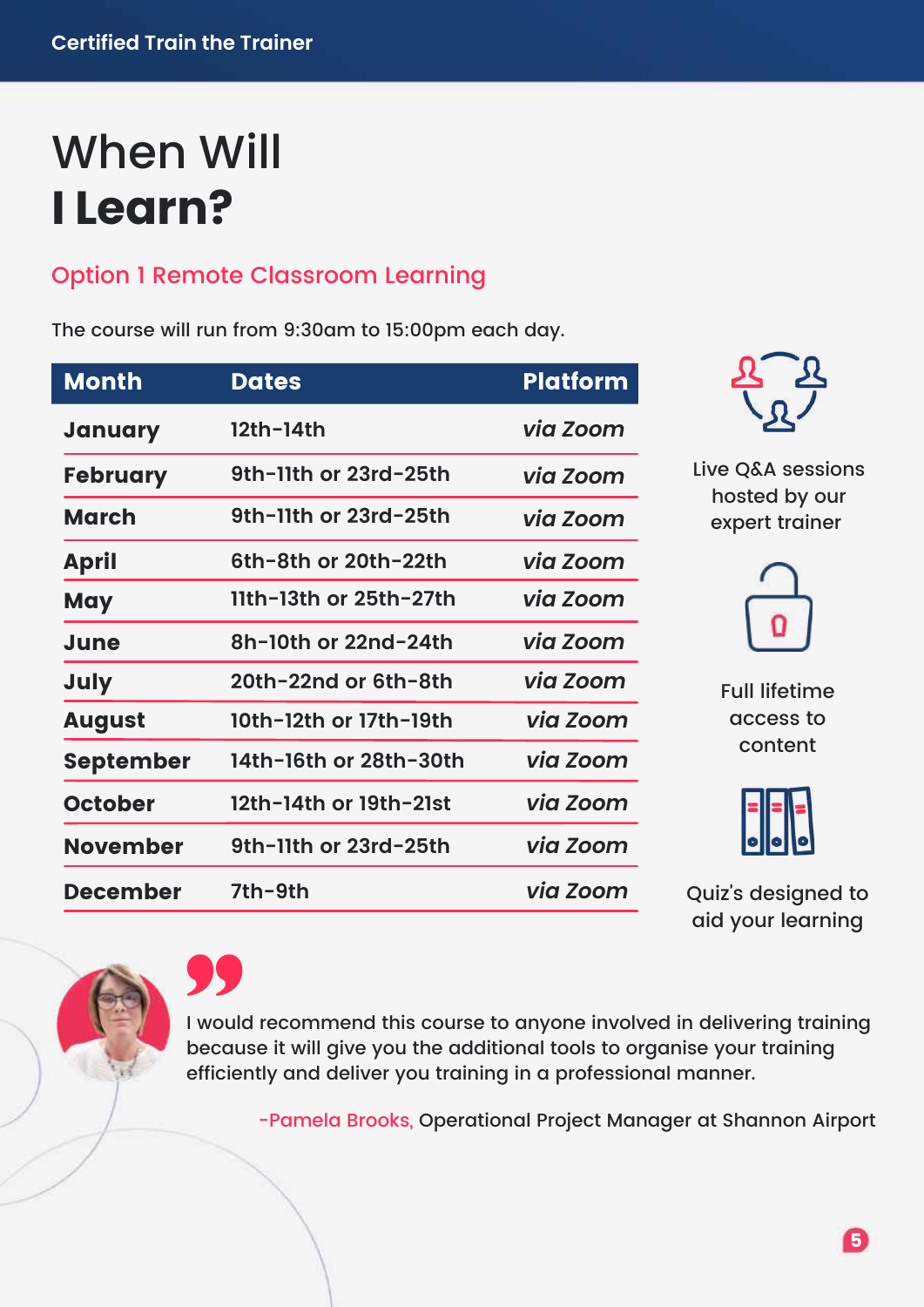### When Will **I Learn?**

### Option 2 Online Self-Paced Learning

You will be able to access the course via our dedicated online portal. The course content consists of pre-recorded videos with in-depth discussions, quiz's, exercises and practical examples.

You can work at your own pace and complete the course at a time that suits your schedule.

Our DCM Learning expert trainers and support staff are always on hand to answer any questions you may have.

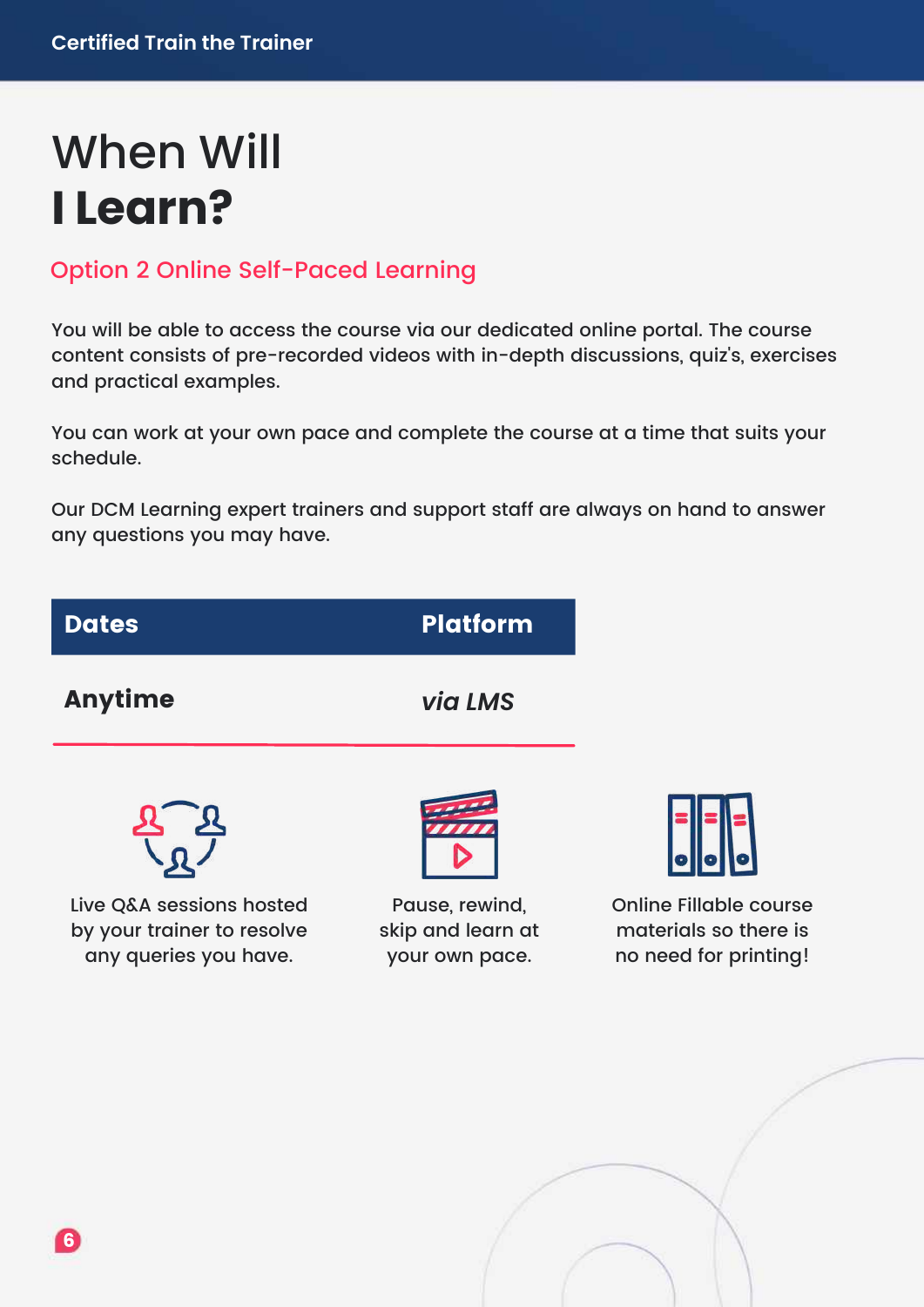### What Certificate **Will I Get?**

After completing this course and its assessments, you will be awarded a Train the Trainer certificate signed by DCMs associate training practitioners.

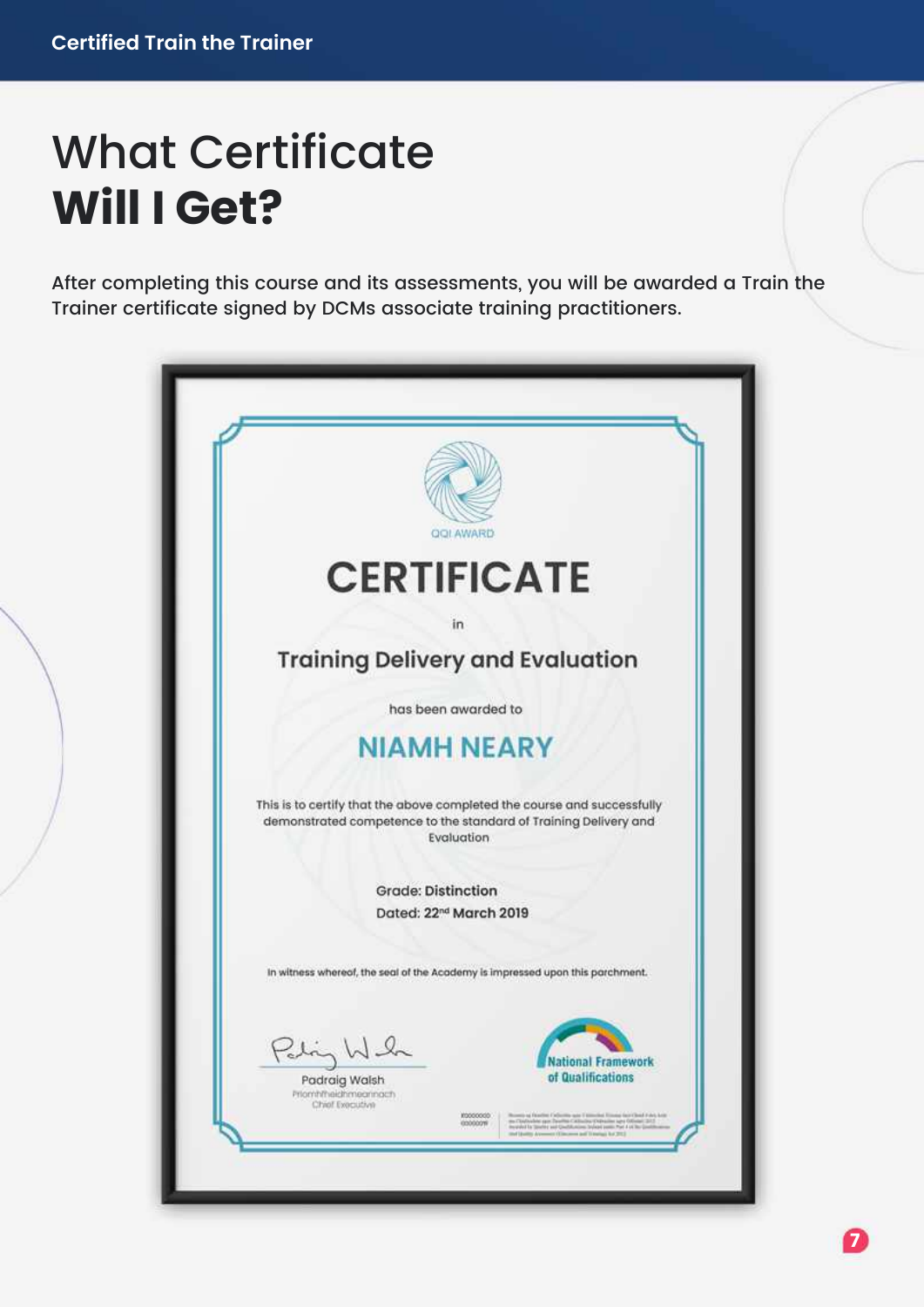### Meet Your **Trainer**

#### Damian McCourt

Learn Certified Train the Trainer from our well respected Training & Delivery Expert. Damian is a business professional with more than 25 years' experience in the financial and IT service sectors and is a highly experienced coach and consultant.

- $\overline{\mathcal{O}}$  Specialities
	- Train the Trainer
	- Learning & Development
	- Employee Engagement
	- Performance Management
	- Change Management
	- Wellness & Wellbeing

#### Approach

Damian brings passion for training to every course he delivers, his resulting style is interactive and inclusive, which empowers learners to develop their skills and achieve great results.



- Degree in Humanities, psychology major
- Diploma in Mindfulness and Wellbeing, Psychology
- HDip Computer Sciences, Information Technology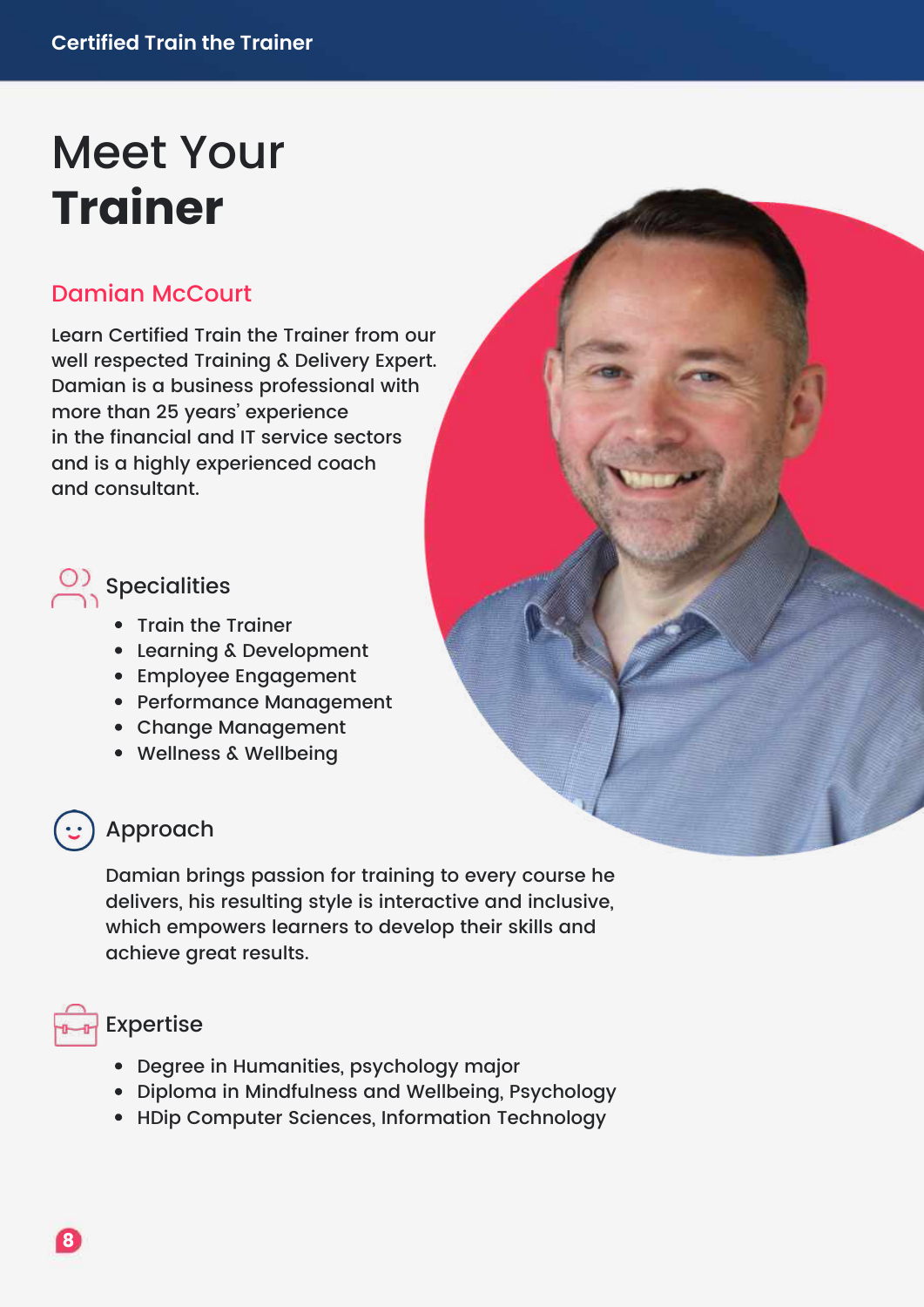### Who Are **DCM Learning?**

DCM Learning is a company that was established in 2013 providing courses to individuals and companies. DCM now have an online learning platform with over 20,000+ members who reap the benefit of more than 100 free bitesize sessions, 30 one day courses and 14 QQI-certified courses on offer.

We design fun, powerful experiences that have a profound and lasting impact on people and their careers, inspiring new ways of thinking, building critical capabilities and unleashing business success.

#### Meet the Team







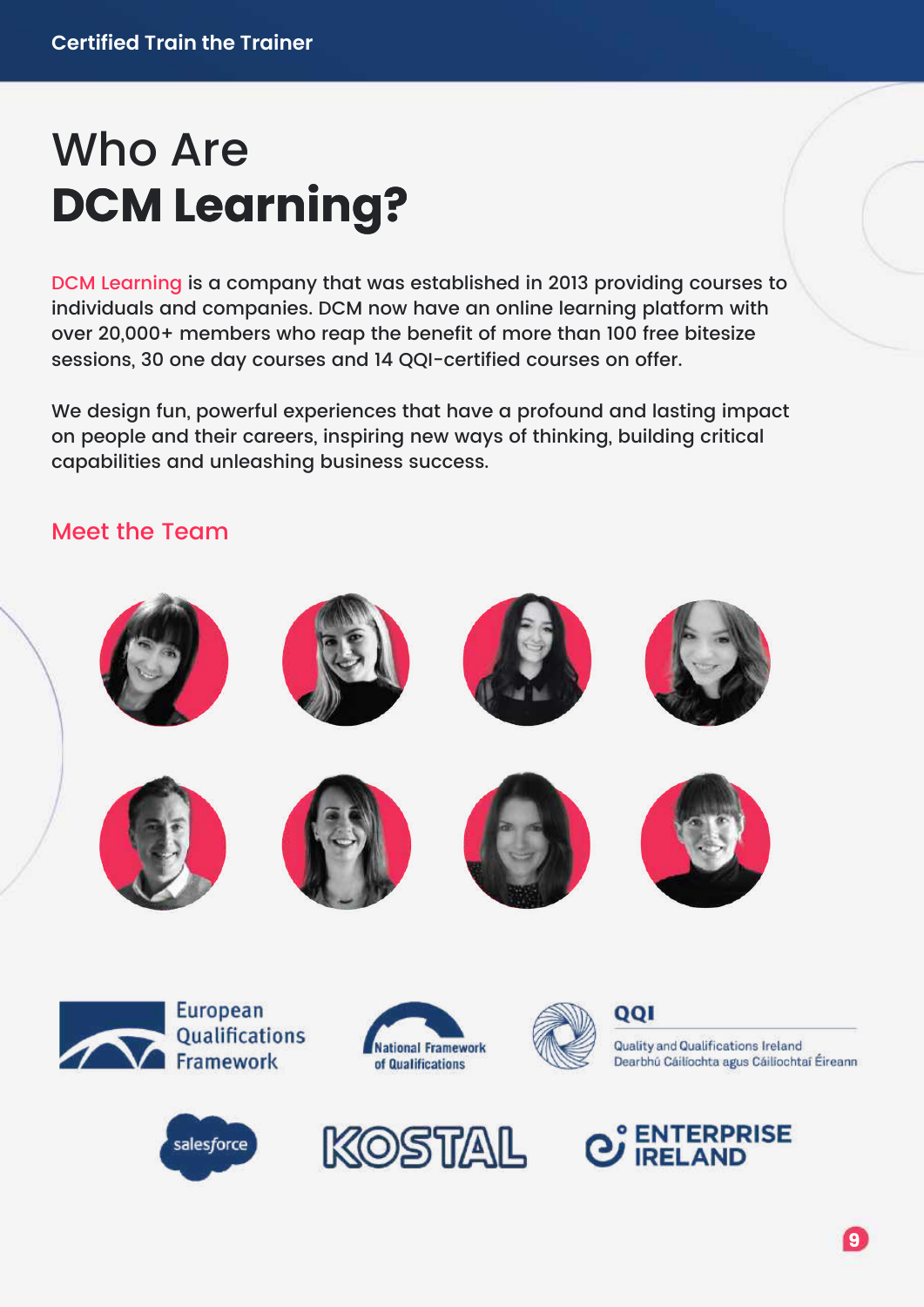### What Do Our **Learners Say?**

DCM Learning offers the advantage of learning from professionals with over 10+ years' experience in Training & Delivery and who have taught the course to some of the world's leading brands.



I found the course to be really engaging the instructor was very knowledgeable and on hand to answer any questions and give feedback, there was a great mix of theory and practical exercises.

-Eleanor Sutton, Self Employed Learning Designer

The tutors were second to none, the tutorials were very engaging interesting and informative. They provide you with so much information and techniques which I found immensely helpful.



-Colm Branigan, Owner and Driving Instructor at Advanced Driving Ireland



The course has provided me with a great insight and has helped me with working in the construction industry to develop my own courses and deliver them to workers on site. I couldn't recommend the course enough.

-Matthew Keane, Health and Safety Manager at TLI Group





Banc Ceannais na hÉireann **Central Bank of Ireland** Eurosystem